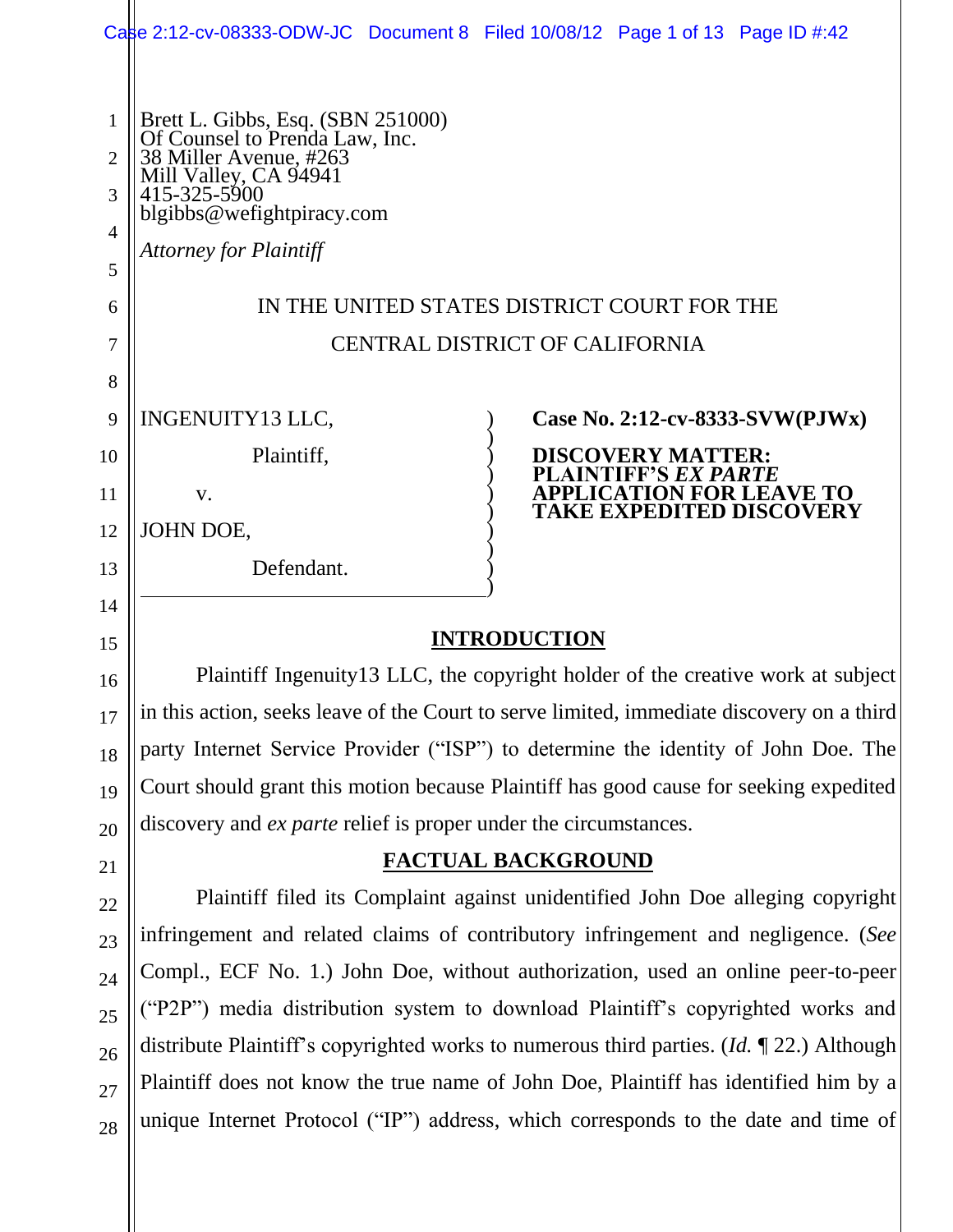1 2 3 4 5 6 7 infringing activity. (Declaration of Peter Hansmeier, attached hereto as Exhibit A, [hereinafter "Hansmeier Decl."] ¶ 20.) Additionally, Plaintiff has gathered evidence of the infringing activities. (*Id.* ¶¶ 16–27.) Plaintiff's agent downloaded the video file that John Doe unlawfully distributed and confirmed that the file consisted of Plaintiff's copyrighted Video. (*Id.* ¶ 25.) All of this information was gathered by a technician using procedures designed to ensure that the information gathered about John Doe was accurate. (*Id.* ¶ 16.)

Plaintiff has identified the ISP that provided Internet access to John Doe as Verizon Online. (Hansmeier Decl. ¶¶ 24, 28.) When presented with an IP address and the date and time of infringing activity, an ISP can identify the name and address of the ISP's subscriber because that information is contained in the ISP's subscriber activity log files. (Hansmeier Decl. ¶ 22.) ISPs typically keep log files of subscriber activities for only limited periods of time—sometimes for as little as months or even weeks—before erasing the data. (*Id* ¶¶ 22, 28-29.)

In addition, some ISPs lease or otherwise allocate certain IP addresses to unrelated, intermediary ISPs. (*Id.* ¶ 30.) Because lessor ISPs have no direct relationship (customer, contractual, or otherwise) with the end-user, they are unable to identify John Doe through reference to their user logs. (*Id.*) The lessee ISPs, however, should be able to identify John Doe by reference to their own user logs and records. (*Id.*)

## **ARGUMENT**

The Court should grant this motion because Plaintiff's need for limited early discovery outweighs any prejudice to John Doe. Further, *ex parte* relief is proper under the circumstances where there is no known defendant with whom to confer and Plaintiff's discovery request is directed at a third party.

8

9

10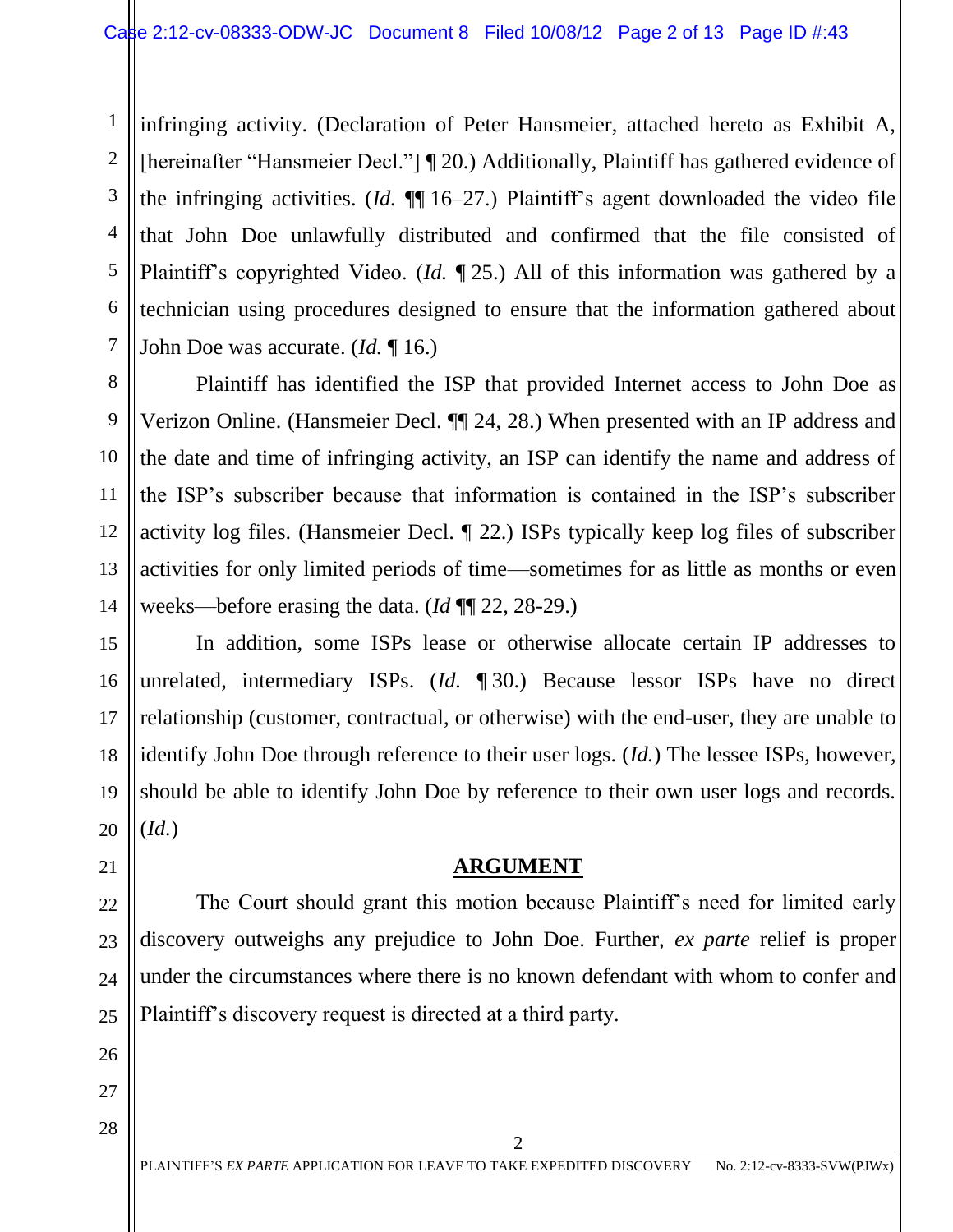#### **I. PLAINTIFF MEETS THE STANDARD FOR EXPEDITED DISCOVERY BECAUSE ITS NEED FOR EXPEDITED DISCOVERY FAR OUTWEIGHS ANY PREJUDICE TO JOHN DOE**

This section discusses why Plaintiff's expedited discovery request readily satisfies the legal standard applicable to such motions. Part A sets forth the legal standard for expedited discovery. Part B demonstrates why Plaintiff has substantial need for the information sought in its motion. Part C explains that the prejudice to John Doe from Plaintiff's request is *de minimus*. Part D discusses why Plaintiff's need for the information sought in its expedited discovery request far outweighs the *de minimus* prejudice to John Doe.

### **A. Expedited Discovery Is Appropriate Where a Movant's Need for Expedited Discovery Outweighs the Prejudice to the Responding Party**

Courts within the Ninth Circuit use a balancing test to decide whether motions for expedited discovery should be granted. *Semitool, Inc. v. Tokyo Electron Am., Inc.*, 208 F.R.D. 273 (N.D. Cal. 2002) (granting expedited discovery under a "balance of hardships" analysis). Under the balancing test standard, a request for expedited discovery should be granted where a moving party can show that its need for expedited discovery outweighs the prejudice to the responding party. *Id.* at 276 ("Good cause may be found where the need for expedited discovery, in consideration of the administration of justice, outweighs the prejudice to the responding party."); *see also Texas Guaranteed Student Loan Corp. v. Deepinder Dhindsa*, 2010 U.S. Dist. LEXIS 65753, No. 10-00335 (E.D. Cal. 2010). Courts commonly find it "in the interests of justice" to allow accelerated discovery to identify doe defendants. *See Wakefield v. Thompson*, 177 F.3d 1160, 1163 (9th Cir. 1999) ("[T]he district court erred in dismissing [Plaintiff's] complaint against Doe simply because [Plaintiff] was

28

1

2

3

4

5

6

7

8

9

10

11

12

13

14

15

16

17

18

19

20

21

22

23

24

25

26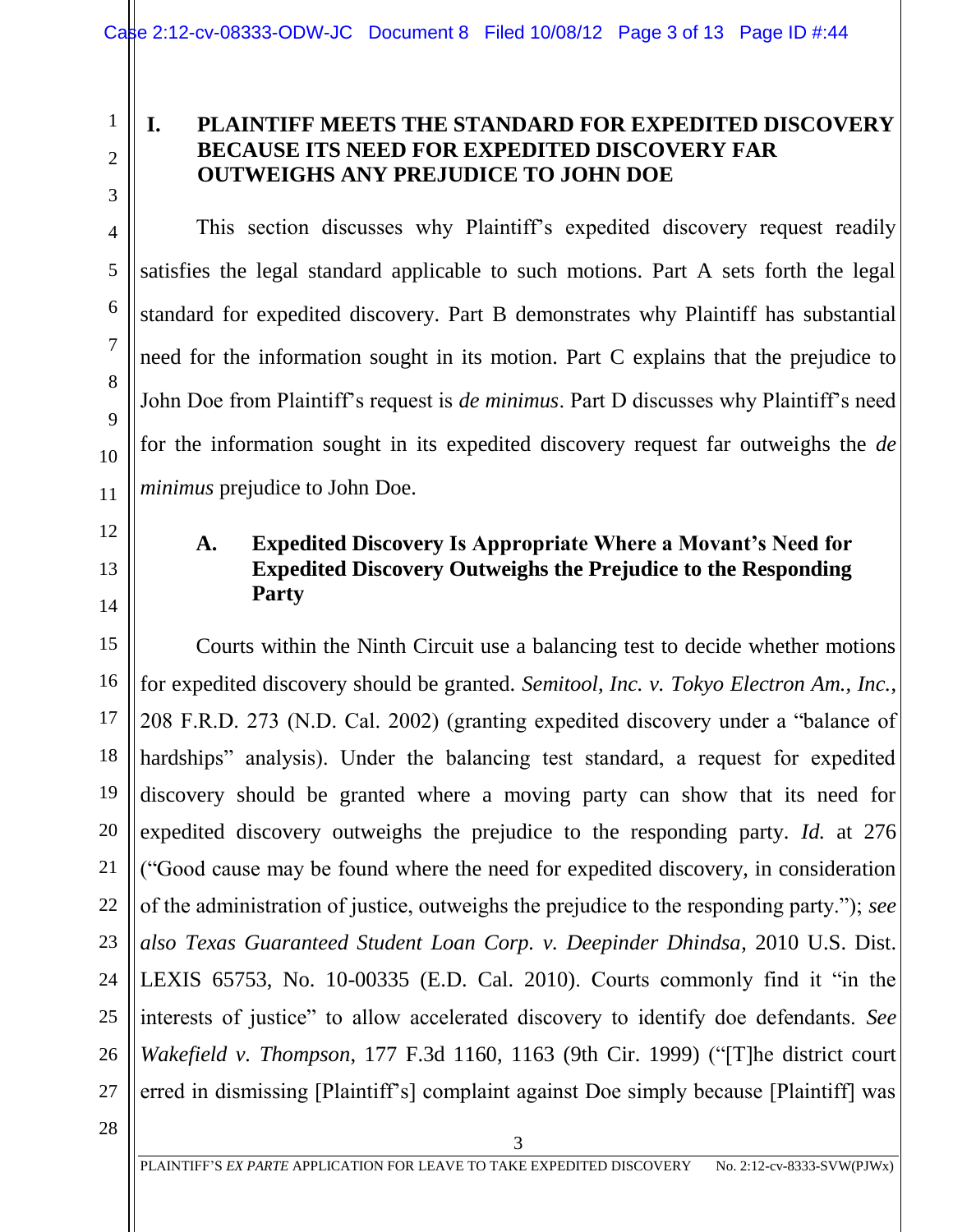not aware of Doe's identity at the time he filed the complaint."); *Equidyne Corp. v. Does 1–21*, 279 F. Supp. 2d 481, 483 (D. Del. 2003) (granting expedited discovery motion to allow the plaintiff to identify unknown defendants). As explained below, Plaintiff's request meets the *Semitool* standard and the Court should grant this motion.

## **B. Plaintiff Has a Substantial Need for Expedited Discovery into the Identity of John Doe**

Plaintiff has a substantial need to conduct expedited discovery into the identity of John Doe. First, this information is essential to Plaintiff's prosecution of its claims in this case. Second, this information is under imminent threat of destruction.

## **1.** *The identity of John Doe is essential to Plaintiff's prosecution of its claims in this case.*

The identity of John Doe is essential to Plaintiff's prosecution of its claims in this case. *See Wakefield v. Thompson*, 177 F.3d 1160, 1163 (9th Cir. 1999) ("[T]he district court erred in dismissing [Plaintiff's] complaint against Doe simply because [Plaintiff] was not aware of Doe's identity at the time he filed the complaint."); *Living Scriptures v. John Doe(s)*, No. 10-cv-00182, 2010 WL 4687679, at \*1 (D. Utah, Nov. 9, 2010) (granting a motion for expedited discovery of Doe defendants because "without such information this case cannot commence"). Without knowing the identity, Plaintiff will have no means to name and serve anyone with process. Courts regularly grant expedited discovery requests where such discovery will "substantially contribute to moving th[e] case forward." *Semitool*, 208 F.R.D. at 275–76.

Although Plaintiff was able to observe the infringing activity of John Doe through forensic software, this software does not allow Plaintiff to access his computer to obtain identifying information. (Hansmeier Decl. ¶ 21.) Without the identifying information Plaintiff seeks, it cannot name anyone in the complaint or serve them with process. Courts in this district have routinely granted expedited

28

1

2

3

4

5

6

7

8

9

10

11

12

13

14

15

16

17

18

19

20

21

22

23

24

25

26

27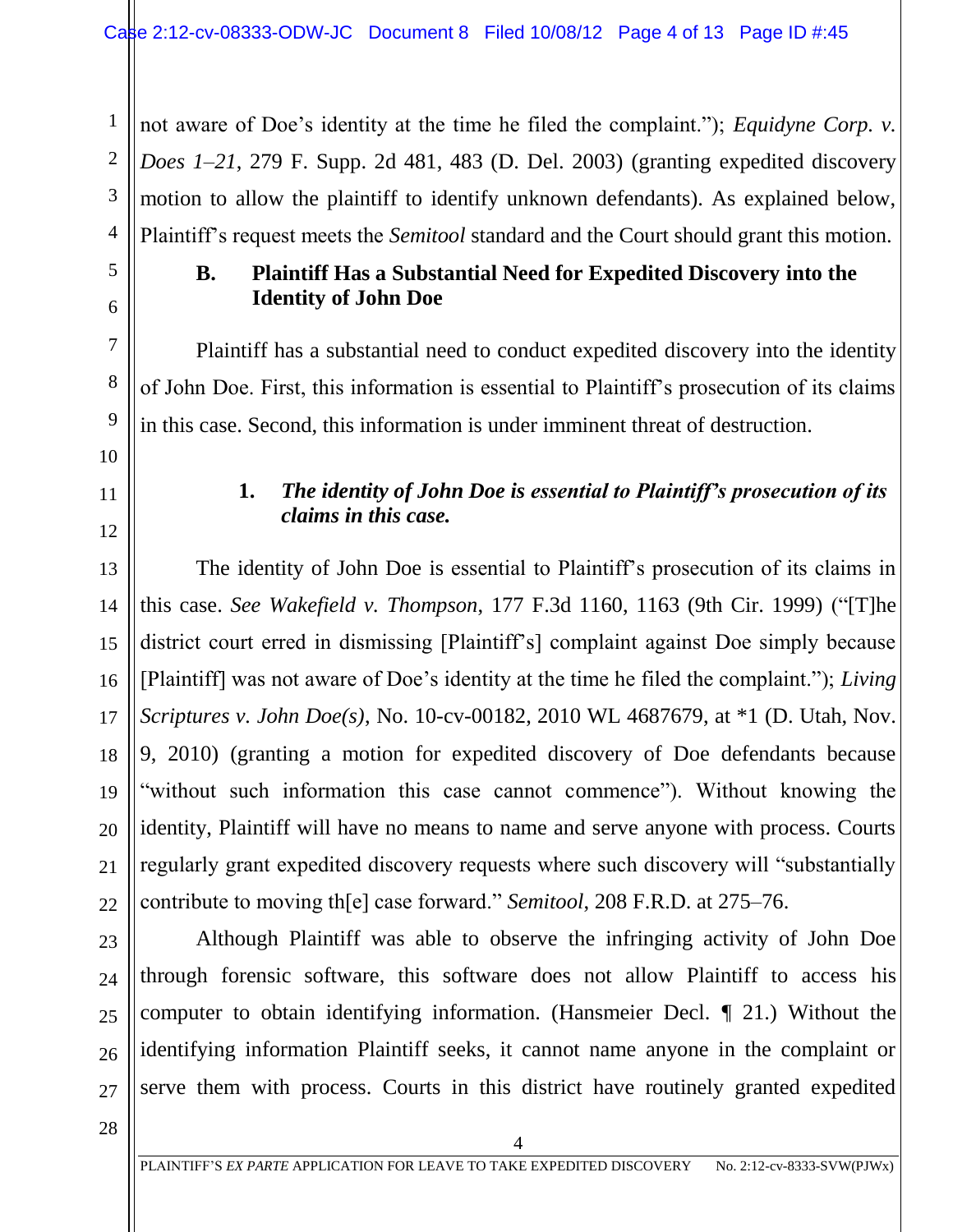discovery requests to identify the defendants when the defendants must first be identified before the suit can progress further. *See, e.g.*, *UMG Recordings, Inc. v. Does 1–4*, 64 Fed. R. Serv. 3d 305 (N.D. Cal. 2006); *IO Group, Inc. v. Does 1–65*, No. 10-4377, 2010 U.S. Dist. LEXIS 114039 (N.D. Cal. 2010); *Zoosk Inc. v. Does 1– 25*, 2010 U.S. Dist. LEXIS 134292 (N.D. Cal. 2010). Because the lawsuit cannot progress without this identification, Plaintiff's need for the information is substantial.

7

1

2

3

4

5

6

#### **2.** *ISP subscriber information is under imminent threat of destruction.*

8 9 10 11 12 13 14 15 16 17 18 19 20 21 22 23 24 25 26 27 ISPs typically retain user activity logs containing the information sought by Plaintiff for only a limited period of time before erasing the data. (Hansmeier Decl. ¶ 29.) ISPs have retention policies in which they regularly destroy subscriber data after a set period of time—generally weeks or months. (*Id.*) The data retained by Internet Service Providers—including data relating to John Doe—is on the verge of permanent destruction. When this information is erased, Plaintiff will have no ability to identify John Doe, and thus will be unable to prosecute its copyright infringement claims. (*See, e.g.,* Hansmeier Decl. ¶ 28, 32.) Federal courts have not hesitated to grant motions for expedited discovery under similar circumstances, where physical evidence—in this case, ISP logs—could be consumed or destroyed with the passage of time. *E.g.*, *UMG Recordings, Inc. v. John Doe*, No. 08-1193, 2008 U.S. Dist. LEXIS 79087 (N.D. Cal. 2008) ("In Internet infringement cases, courts routinely find good cause exists to issue a Rule 45 subpoena to discover a Doe defendant's identity, prior to a Rule 26(f) conference, where a plaintiff makes a prima facie showing of infringement, there is no other way to identify the Doe defendant, and *there is a risk an ISP will destroy its logs prior to the conference* .... This is because, in considering 'the administration of justice,' early discovery avoids ongoing, continuous harm to the infringed party and there is no other way to advance the litigation." (emphasis added)); *Physicians Interactive v. Lathian Systems, Inc.*, No. CA 03-1193-A, 2003 WL 23018270, at \*4, 10 (E.D. Va. Dec. 5, 2003) (granting expedited discovery and finding unusual

28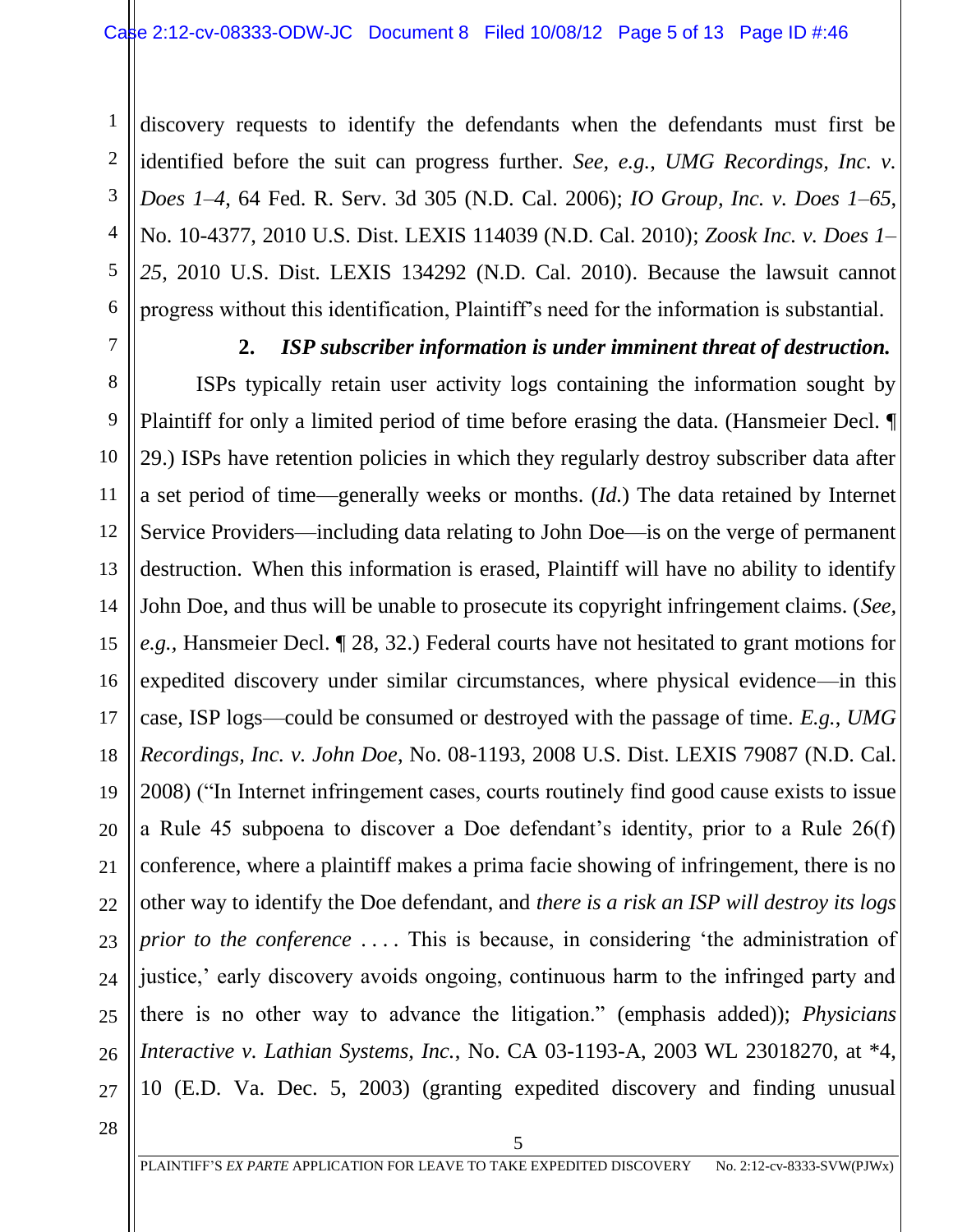3 4 5 6 8 9 10 conditions that would likely prejudice plaintiff where "electronic evidence is at issue" because "electronic evidence can easily be erased and manipulated"); *see also, e.g.*, *Arista Records LLC v. Does 1–7*, No. 3:08-CV-18, 2008 WL 542709, at \*1 (M.D. Ga. Feb 25, 2008) (granting because "time is of the essence" and ISP logs are essential to plaintiffs' "ability to pursue their claims"); *Interscope Records v. Does 1–14*, No. 07- 4107-RD, 2007 WL 2900210, at \*1 (D. Kan. Oct. 1, 2007) (granting immediate discovery from ISPs because "the physical evidence of the alleged infringers' identity and incidents of infringement could be destroyed to the disadvantage of plaintiffs"); *Pod-Ners, LLC v. Northern Feed & Bean of Lucerne Ltd.*, 204 F.R.D. 675, 676 (D. Colo. 2002) (granting emergency motion for expedited discovery where "[f]urther passage of time . . . makes discovery . . . unusually difficult or impossible").

12

11

13

14

15

16

17

18

19

20

21

1

2

7

### **C. Plaintiff's Request Does Not Prejudice John Doe**

Finally, Plaintiff's request for discovery of John Doe's identity does not prejudice him. *See UMG Recordings, Inc. v. Does 1–4*, No. 06-0652 SBA, 2006 WL 1343597, at \*1 (N.D. Cal. Mar. 6, 2006) (concluding that good cause for expedited discovery of Doe defendants' identities in a similar copyright infringement case "outweighs any prejudice . . . for several reasons"); *Semitool*, 208 F.R.D. at 277 (finding defendants are not prejudiced by limited early discovery). First, Plaintiff's request will not prejudice John Doe because it is narrowly tailored to basic contact information. Second, John Doe has very minimal expectations of privacy. Third, the First Amendment does not shield copyright infringement.

22 23

24

25

26

27

#### **1.** *Discovery is non-prejudicial to John Doe because Plaintiff's request is limited in scope.*

The information requested by Plaintiff is limited in scope to the basic identifying information of John Doe. By limiting the scope of its expedited discovery request to basic contact information, Plaintiff minimizes any prejudice to John Doe. *See Warner Bros. Records v. Does 1–14*, No. 8:07-CV-625-T-24, 2007 WL 4218983,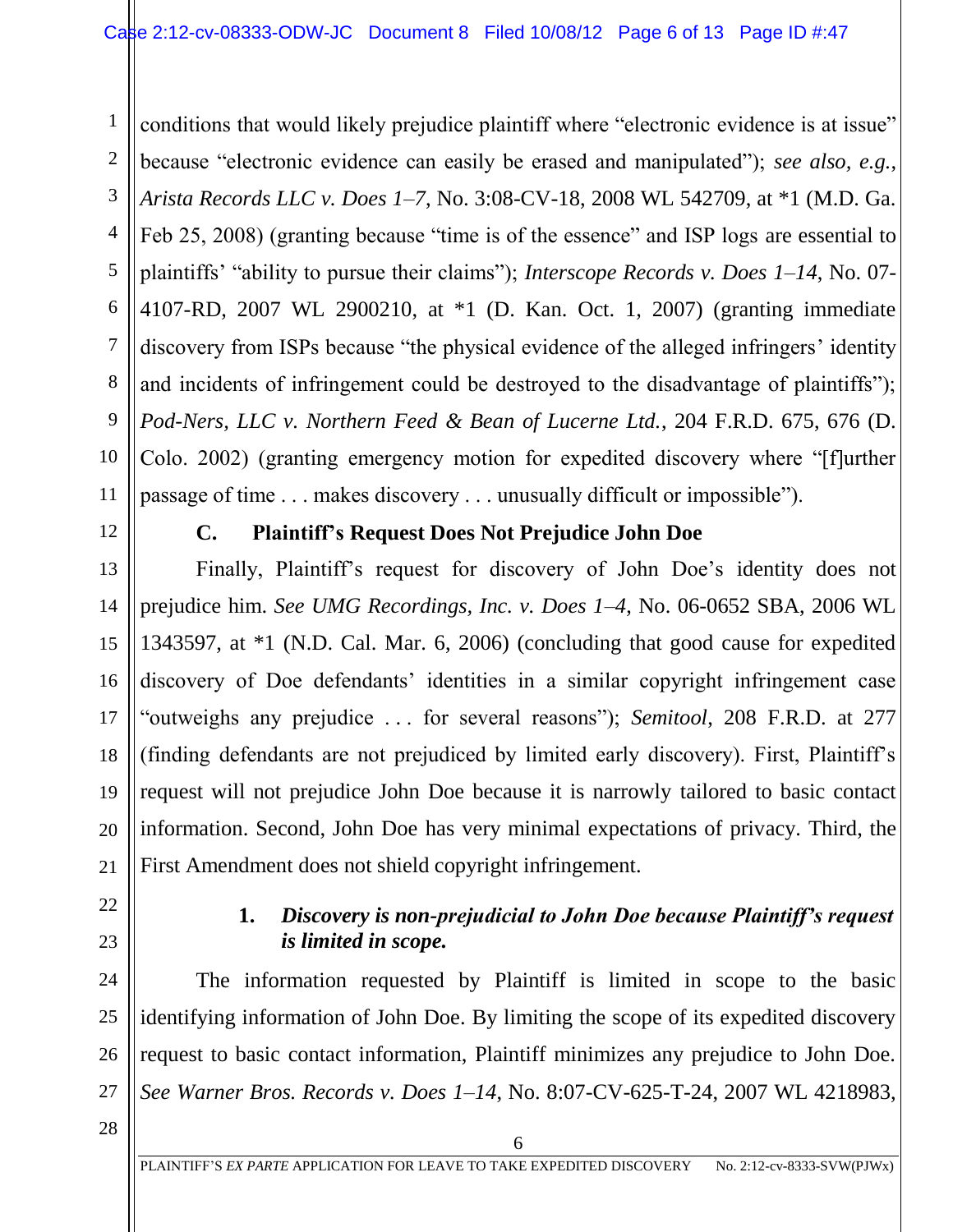6 at \*1–2 (M.D. Fla. Nov. 29, 2007) ("Significantly, the only discovery that is being permitted prior to the Rule 26 conference is the production of information that may lead to the identity of the Does. It is reasonable to carry out this very limited discovery before the Rule 26 process begins."); *Semitool*, 208 F.R.D. at 277 (noting with approval the "narrow" scope of plaintiff's requests). Further, Plaintiff intends to use the information disclosed pursuant to its subpoenas only for the purpose of protecting its rights under the copyright laws.

Limited expedited discovery requests of this type are far from unprecedented. In addition to hundreds of requests in lawsuits filed by copyright holders nationwide, the disclosure of personally identifying information by the cable providers was contemplated by Congress nearly three decades ago in the Cable Communications Policy Act of 1984, Pub. L. 98-549, § 2, 98 Stat. 2794 (codified as amended at 47 U.S.C. § 551 (2001)). Cable operators may disclose such information when ordered to do so by a court. §  $551(c)(2)(B)$  (2001). The Act also requires the ISP to notify each subscriber about whom disclosure is sought about the subpoena, thus providing them with an opportunity to appear and object to the disclosure. *Id.*

17 18

19

20

21

22

23

24

25

26

27

1

2

3

4

5

7

8

9

10

11

12

13

14

15

16

### **2.** *Discovery is non-prejudicial because John Doe has minimal expectations of privacy in basic subscriber information.*

Courts have repeatedly rejected privacy objections to discovery of personal contact information in copyright infringement cases, concluding that defendants in these cases have minimal expectations of privacy. *See, e.g.*, *Arista Records, LLC v. Doe 3*, 604 F.3d 110, 118–19 (2d Cir. 2010) (concluding that plaintiff's need for discovery of alleged infringer's identity outweighed defendant's First Amendment right to anonymity); *Sony BMG Music Entm't Inc. v. Doe*, No. 5:08-CV-109-H, 2009 WL 5252606, at \*8 (E.D.N.C. Oct. 21, 2009) ("A defendant has little expectation of privacy in allegedly distributing music over the internet without the permission of the copyright holder."); *Virgin Records Am., Inc. v. Doe*, No. 5:08-CV-389-D, 2009 WL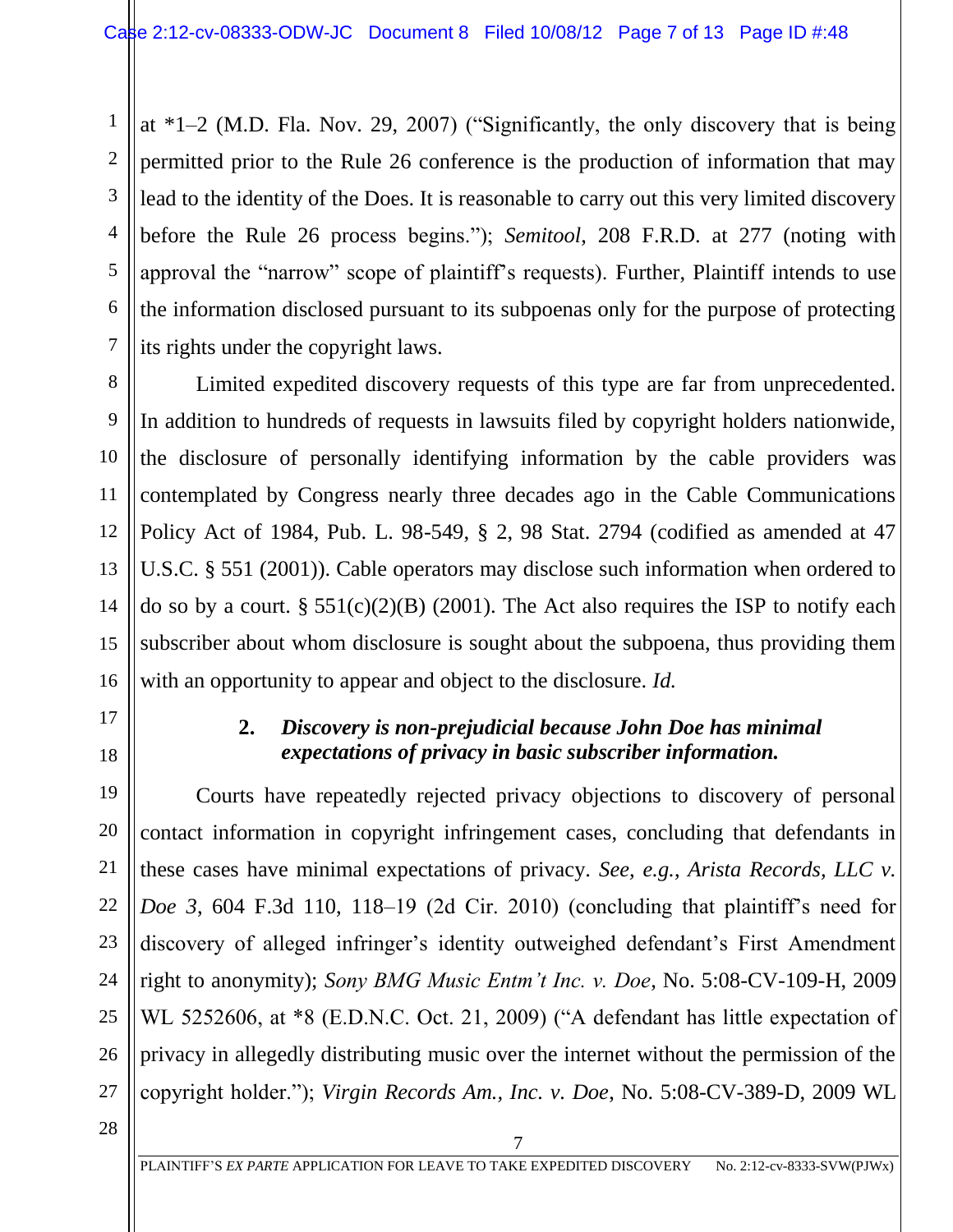700207, at \*3 (E.D.N.C. Mar. 16, 2009) (same); *Warner Bros. Records, Inc. v. Doe*, No. 5:08-CV-116-FL, 2008 WL 5111884, at \*8 (E.D.N.C. Sept. 26, 2008) (same); *Sony Music Entm't Inc. v. Does 1–40*, 326 F. Supp. 2d 556, 567 (S.D.N.Y. 2004) ("[D]efendants' First Amendment right to remain anonymous must give way to plaintiffs' right to use the judicial process to pursue what appear to be meritorious copyright infringement claims.").

Courts nationwide have also rejected challenges to disclosure of personally identifiable information under the privacy provisions of Family Educational Rights and Privacy Act ("FERPA") in cases where defendants are students. *See, e.g.*, *Fonovisa, Inc. v. Does 1–9*, No. 07-1515, 2008 WL 919701, at \*7–\*8 (W.D. Pa. Apr. 3, 2008) (concluding that 20 U.S.C. § 1232g(b)(2) expressly authorizes disclosure of "directory information" such as name, address, and phone number; and that a MAC address does not fall within the purview of FERPA at all); *Arista Records LLC v. Does 1–4*, 589 F. Supp. 2d 151, 153 (D. Conn. 2008) (same); *Arista Records, L.L.C. v. Does 1–11*, No. 1:07CV2828, 2008 WL 4449444, at \*3 (N.D. Ohio Sept. 30, 2008); *Warner Bros. Records, Inc. v. Does 1–14*, 2007 WL 4218983, at \*2 ("[C]ontrary to the defendants' assertion, the information sought is not protected by 20 U.S.C. § 1232g."); *cf. Arista Records LLC v. Does 1–7*, 2008 WL 542709, at \*2 n.1 ("The Court finds it unnecessary for purposes of this Order to address whether FERPA affects the University of Georgia's ability to disclose the information sought by Plaintiffs  $\dots$ .").

In addition, courts have held that Internet subscribers do not have an expectation of privacy in their subscriber information, as they have already conveyed such information to their Internet Service Providers. *United States v. Hambrick*, Civ. No. 99-4793, 2000 WL 1062039, at \*4 (4th Cir. Aug. 3, 2000) (finding a person does not have a privacy interest in the account information given to the ISP in order to establish an email account); *see also, e.g.*, *Smith v. Maryland*, 442 U.S. 735, 743–44

28

1

2

3

4

5

6

7

8

9

10

11

12

13

14

15

16

17

18

19

20

21

22

23

24

25

26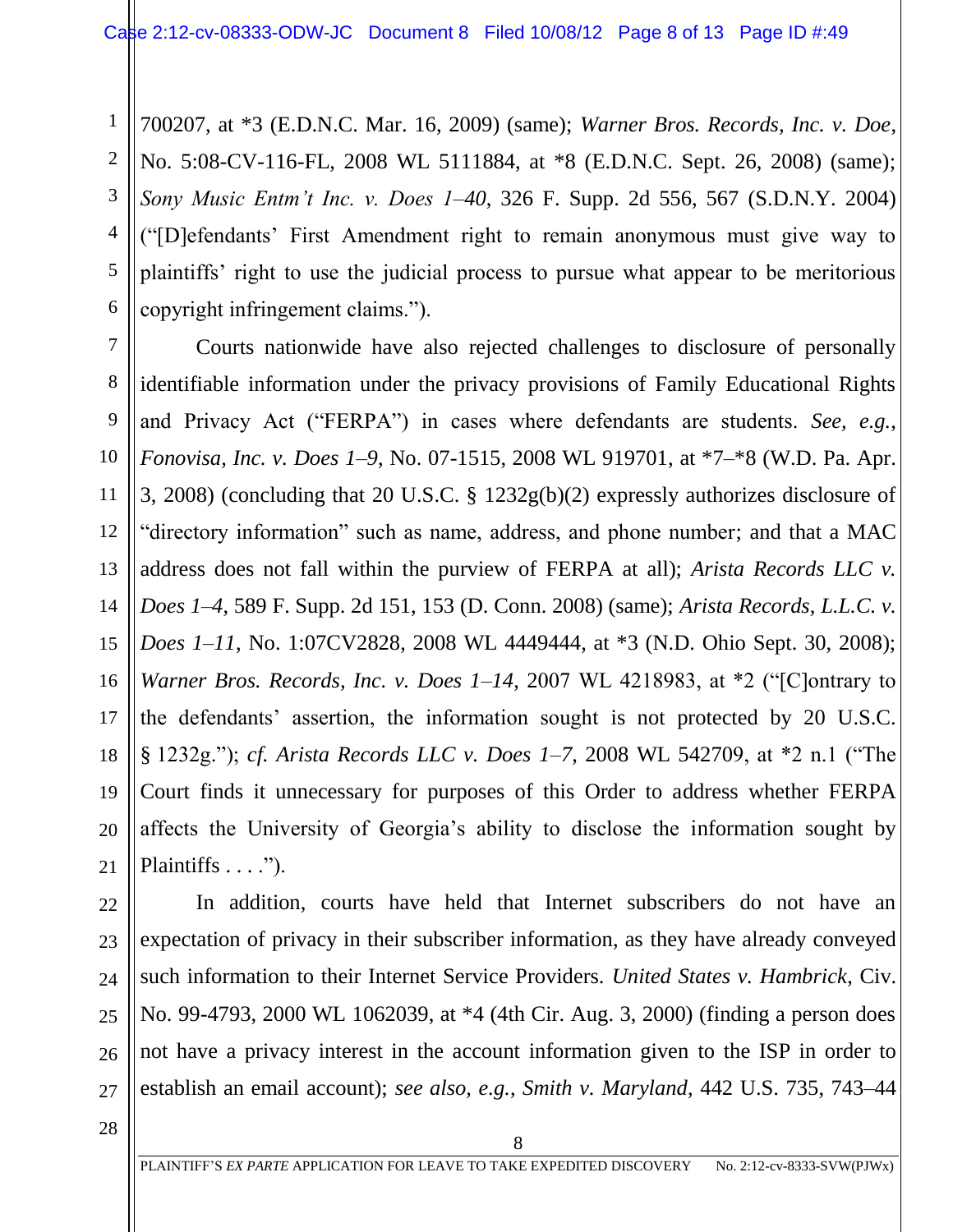1 2 3 4 5 6 7 8 9 10 11 (1979) ("This Court consistently has held that a person has no legitimate expectation of privacy in information he voluntarily turns over to third parties."); *United States v. Beckett*, 369 F. App'x 52, 56 (11th Cir. 2010) (finding defendant could not have had a reasonable expectation of privacy in identifying information collected during internet usage by ISPs in the ordinary course of their business); *Guest v. Leis*, 255 F.3d 325, 335–36 (6th Cir. 2001) ("Individuals generally lose a reasonable expectation of privacy in their information once they reveal it to third parties."); *United States v. Kennedy*, 81 F. Supp. 2d 1103, 1110 (D. Kan. 2000) (finding defendant's Fourth Amendment rights were not violated when an ISP turned over his subscriber information, as there is no expectation of privacy in information provided to third parties).

12 13 14 15 16 18 And finally, as one court aptly noted, "if an individual subscriber opens his computer to permit others, through peer-to-peer file-sharing, to download materials from that computer, it is hard to understand just what privacy expectation he or she has after essentially opening the computer to the world." *In re Verizon Internet Services, Inc.*, 257 F. Supp. 2d 244, 267 (D.D.C. 2003), *rev'd on other grounds*, *Recording Indus. Ass'n of Am., Inc. v. Verizon Internet Services, Inc.*, 351 F.3d 1229 (D.C. Cir. 2003).

19

20

21

22

23

24

25

26

27

17

### **3.** *Discovery is non-prejudicial because the First Amendment is not a shield for copyright infringement.*

The First Amendment does not bar the disclosure of John Doe's identity because anonymous speech, like speech from identifiable sources, does not enjoy absolute protection. The First Amendment does not protect copyright infringement, and the Supreme Court, accordingly, has rejected First Amendment challenges to copyright infringement actions. *See, e.g.*, *Harper & Row Publishers, Inc. v. Nation Enters.*, 471 U.S. 539, 555–56, 569 (1985). It is also well established in federal courts that a person downloading copyrighted content without authorization is not entitled to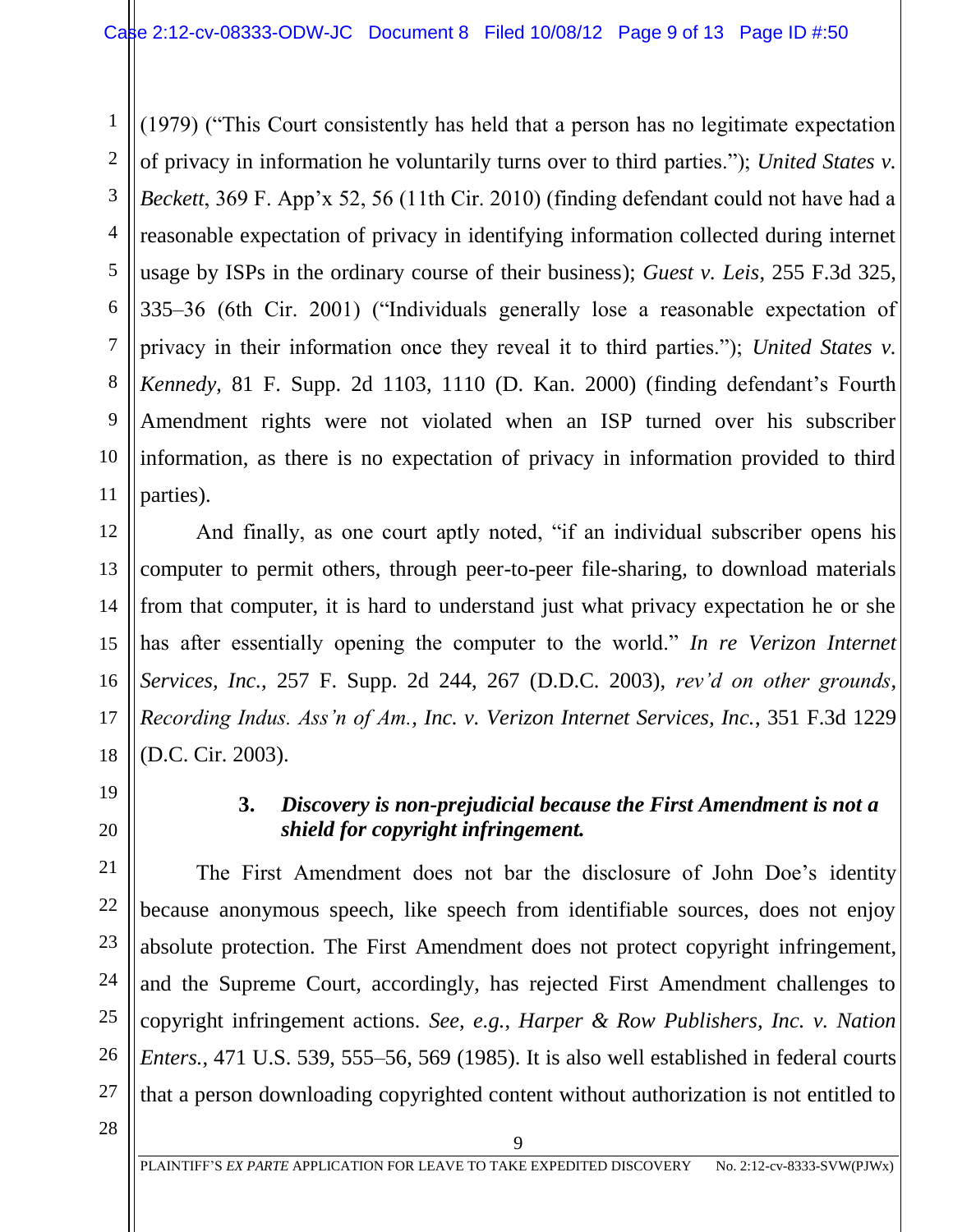1 2 3 4 5 6 7 8 9 10 11 12 13 have their identity protected from disclosure under the First Amendment—the limited protection afforded such speech gives way in the face of *a prima facie* showing of copyright infringement. *E.g.*, *Arista Records, LLC v. Doe No. 1*, 254 F.R.D. 480, 481 (E.D.N.C. 2008) ("[W]hile a person using the internet to distribute or download copyrighted music without authorization engages in the exercise of speech, the First Amendment does not protect that person's identity from disclosure.") (Boyle, J.); *Sony Music*, 326 F. Supp. 2d at 566 ("[D]efendants have little expectation of privacy in downloading and distributing copyrighted songs without permission."); *see also Arista Records, LLC v. Does 1–19*, 551 F. Supp. 2d 1, 8 (D.D.C. 2008) ("[C]ourts have routinely held that a defendant's First Amendment privacy interests are exceedingly small where the 'speech' is the alleged infringement of copyrights."); *Interscope Records v. Does 1–14*, 558 F. Supp. 2d 1176, 1178 (D. Kan. 2008); *Alvis Coatings, Inc. v. Does 1–10*, No. 3L94 CV 374-H, 2004 WL 2904405, at \*3 (W.D.N.C. Dec. 2, 2004) (denying motion to quash subpoena because "where a plaintiff makes a *prima facie* showing that an anonymous individual's conduct on the Internet is ... unlawful, the plaintiff is entitled to compel production of his identity"). The *Sony Music* court found that the plaintiffs had made a *prima facie* showing of copyright infringement by alleging (1) ownership of the copyrights or exclusive rights of copyrighted sound recordings at issue; and (2) that "each defendant, without plaintiffs' consent, used, and continue[d] to use an online media distribution system to download, distribute to the public, and/or make available for distribution to others certain" copyrighted recordings. 326 F. Supp. 2d. at 565.

Here, Plaintiff has made a *prima facie* showing of copyright infringement. First, it alleged ownership of the copyrights of the creative work at issue in this case. (*See* Compl., ECF No. 1 ¶¶ 18–19.) Second, it alleged violation of that copyright. (Compl., ECF No. 1 ¶¶ 25-30.) Thus, the limited protection afforded to John Doe by the First Amendment must give way to Plaintiff's need to enforce its rights.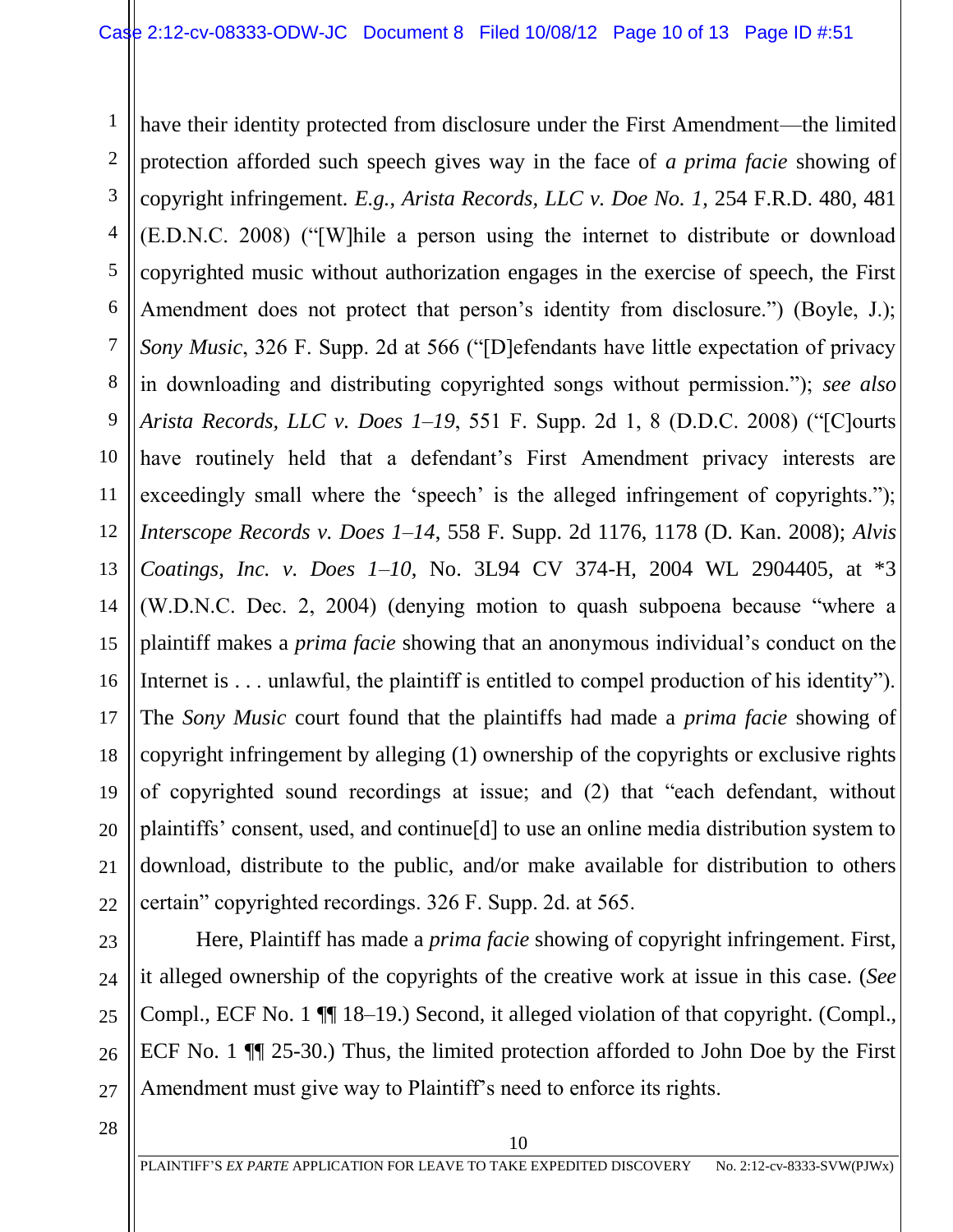In summary, the Court has well-established authority to authorize expedited discovery of John Doe's identity. Plaintiff's need for the narrow scope of information sought in its expedited discovery request far outweighs any prejudice to John Doe. Without this information Plaintiff cannot prosecute its case. Because John Doe opened his computer up to the world to unlawfully reproduce and distribute Plaintiff's copyrighted work, he has minimal expectations of privacy. And, the First Amendment does not bar disclosure of John Doe's identity when he engaged in copyright infringement. For these reasons, the Court should grant Plaintiff's motion for expedited discovery.

## 10 11

12

13

14

15

16

17

18

19

20

21

22

23

24

25

26

27

1

2

3

4

5

6

7

8

9

#### **D. Plaintiff's Need for the Information Sought Outweighs any Prejudice to John Doe**

Plaintiff has an essential need for the identifying information sought in its motion. The information is facing imminent destruction and when the information is destroyed Plaintiff will have no means of addressing the brazen infringement of its copyrighted work. A more important need can hardly be imagined. In contrast, the prejudice to John Doe is *de minimus*, at most. Plaintiff's request is limited to basic contact information, and binding precedent establishes that John Doe has extremely minimal expectations of privacy in his basic identifying information. Finally, the First Amendment does not shield copyright infringement. Because Plaintiff's need so completely outweighs any prejudice to John Doe, the Court should grant Plaintiff's motion.

# **II.** *EX PARTE* **RELIEF IS APPROPRIATE UNDER THE CIRCUMSTANCES**

*Ex parte* relief is appropriate under the circumstances where there is no known defendant with whom to confer. Courts routinely and virtually universally allow *ex parte* discovery to identify "Doe" defendants. *See Wakefield v. Thompson*, 177 F.3d 1160, 1163 (9th Cir. 1999) (error to dismiss unnamed defendants given possibility that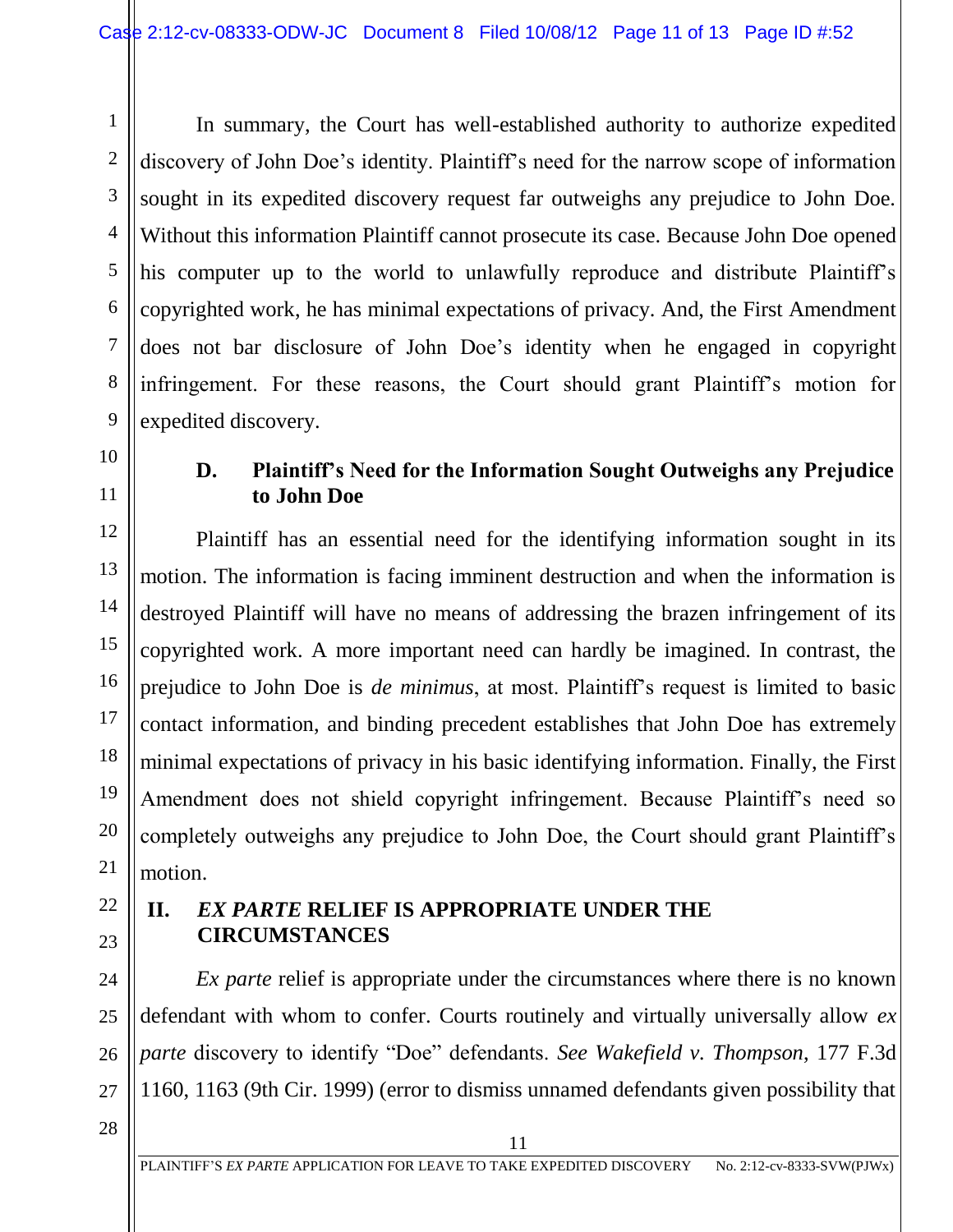5 6 10 14 identity could be ascertained through discovery) (citing *Gillespie v. Civiletti*, 629 F.2d 637, 642 (9th Cir. 1980) ("[W]here the identity of the alleged defendants [is] not [ ] known prior to the filing of a complaint . . . the plaintiff should be given an opportunity through discovery to identify the unknown defendants."); *see also, e.g.*, *Gordon v. Leeke*, 574 F.2d 1147, 1152–53 (4th Cir. 1978) (holding that the district court erred in dismissing case and denying leave to amend, and "should have afforded [plaintiff] the opportunity to discover" the identities of defendants); *Dean v. Barber*, 951 F.2d 1210, 1215 (11th Cir. 1992) (holding that the district court erred when it denied the plaintiff's motion to join John Doe Defendant where the identity of John Doe could have been determined through discovery); *Maclin v. Paulson*, 627 F.2d 83, 87 (7th Cir. 1980) (reversing and remanding because when "a party is ignorant of defendants' true identity . . . plaintiff should have been permitted to obtain their identity through limited discovery") (citing *Owens v. Haas*, 601 F.2d 1242, 1247 (2d Cir. 1979)).

15 16 17 18 19 20 21 22 23 24 25 26 27 Courts across the country have applied the same principles to *ex parte* expedited discovery in other copyright infringement suits involving unknown infringers. *See, e.g.*, *Arista Records LLC v. Does 1–43*, No. 07cv2357-LAB, 2007 WL 4538697, at \*1 (S.D. Cal. Dec. 20, 2007) (granting *ex parte* motion for immediate discovery on an ISP seeking to obtain the identity of each Doe defendant by serving a Rule 45 subpoena); *Arista Records, LLC v. Does 1–7*, 2008 WL 542709, at \*1 (same); *Warner Bros. Records Inc. v. Does 1–14*, 555 F. Supp. 2d 1, 1–2 (D.D.C. 2008) (same); *Warner Bros. Records, Inc. v. Does 1–20*, No. 07-CV-1131, 2007 WL 1655365, at \*2 (D. Colo. June 5, 2007) (same); *cf. Arista Records, LLC v. Does 1–14*, 2008 WL 5350246, at \*1 (W.D. Va. Dec. 22, 2008) (upholding order granting *ex parte* motion for immediate discovery against challenge); *Warner Bros. Records, Inc. v. Does 1–14*, 2007 WL 4218983, at \*2 (same). This Court should follow the wellestablished precedent from the Ninth Circuit and other federal courts, and permit *ex* 

28

1

2

3

4

7

8

9

11

12